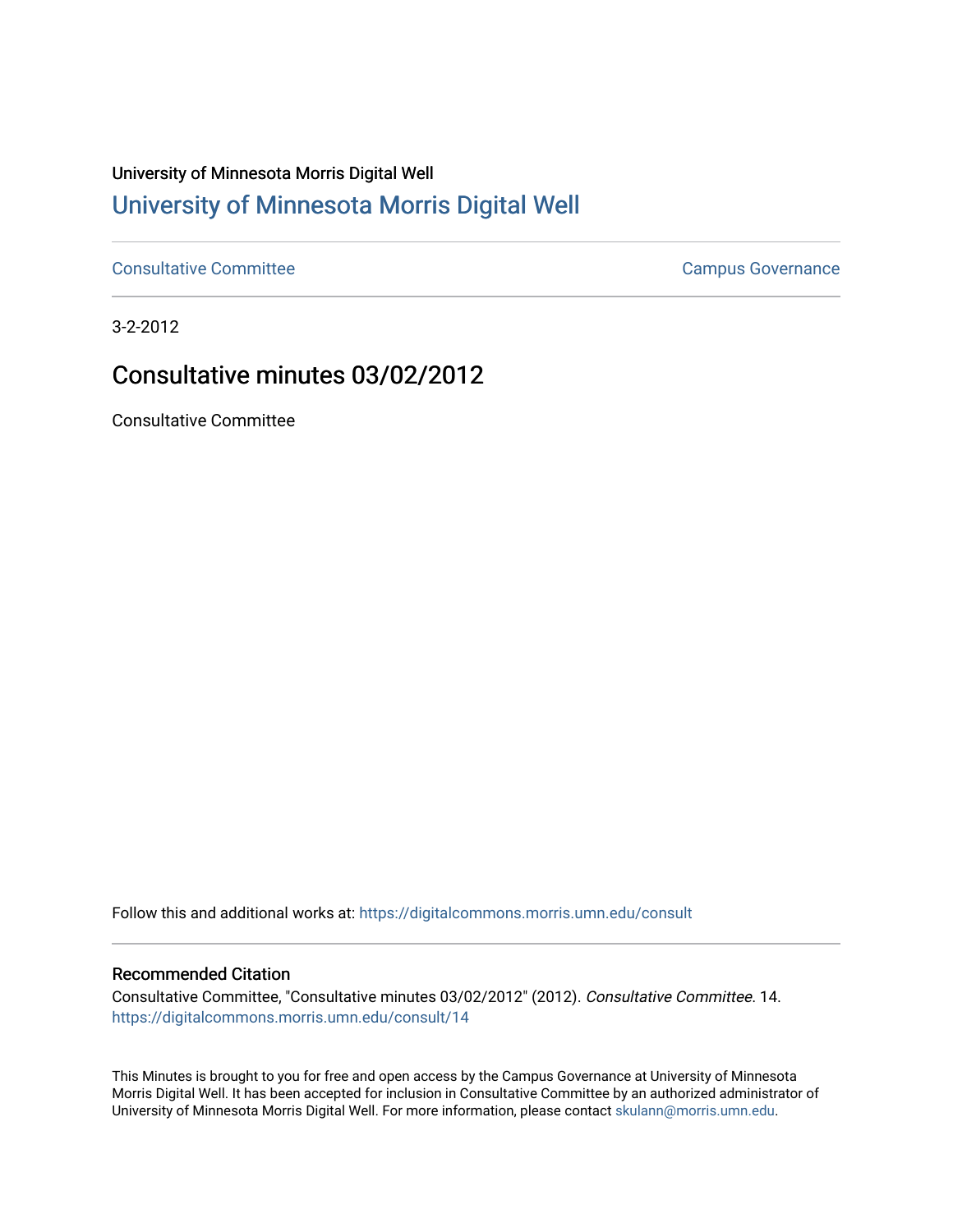## Consultative Committee Meeting Friday, March 2nd, 2012 9:00 a.m.

Members Present: Bonnie Tipcke, Jim Barbour, Nic McPhee, Jennifer Zych Herrmann, Troy Goodnough, Holly Gruntner, Manjari Govada, Dennis Stewart, LeAnn Dean, Brook Miller

Members Absent: Guest: Chancellor Johnson

Jacquie Johnson was present at the meeting to check in with the Consultative Committee.

She explained that the campus is busy getting ready for the budget meeting, which will take place in two weeks. To prepare for that meeting, UMM has to do all of the calculations based on a set of assumptions. For one thing, it is anticipated that there will be a 2.5% salary increase. The senate has made a recommendation that half of the increase be held back for merit increases. Another parameter is a 3.5% increase in tuition.

UMM is working with central administration regarding the details associated with funding for a need-based scholarships. We've had funding for such programs for many years but the programs have seen many changes in the name and criteria for eligibility. There is some concern from central administration that some of this money was used to fund our merit scholarship program but there is some disagreement for what the money was originally earmarked. Either way, we have fewer resources to fund a growing merit-based scholarship program and need to find a long-term solution

The tuition raise has also made funding for merit-based scholarships a high priority. The Morris Scholarship, for example, used to cover half tuition. Since tuition has gone up, it covers a smaller percentage. Now we have to ask: should we put more money into these scholarships? Reduce the number of scholarships we give out? Conduct more interviews and make them even more competitive? Would a lowered chance of earning a scholarship make the award more prestigious or would that group of students (with high ACTs, GPAs, etc.) be turned off?

Jacquie continued by updating the Committee on the salary study. There are currently two different conclusions, she explained: to bring us to the average, it would cost about \$800,000 per year, but to bring UMM salaries to the 60th percentile, it would cost \$300,000 per year. Jacquie thought it pragmatic to focus on being in the  $60<sup>th</sup>$  percentile, as it would make us even with the rest of the University of Minnesota system.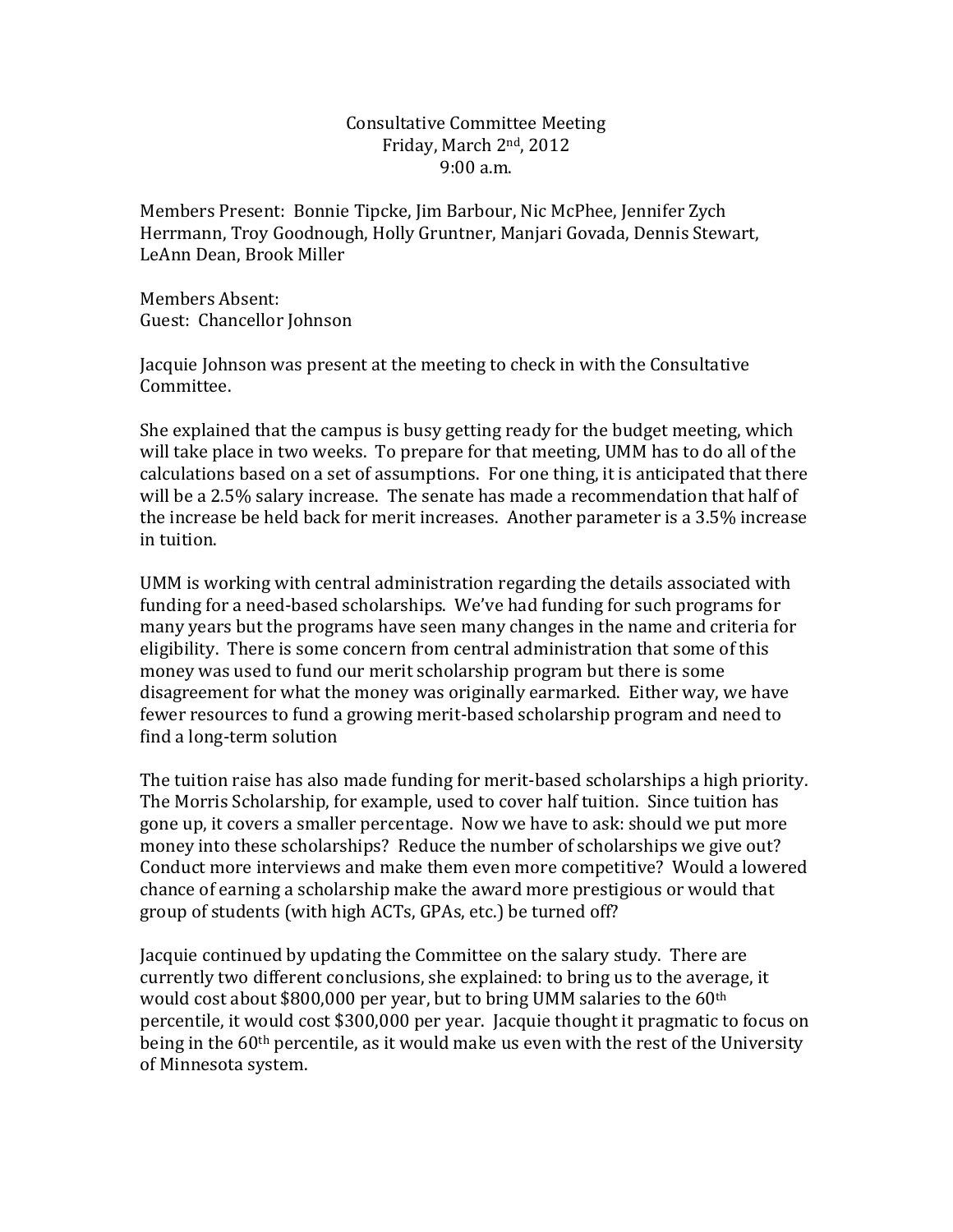Additionally, UMM is also asking for recurring funds to support a new position: an American Indian Financial Aid Counselor. This individual receive advanced training and would be responsible for administering the application and approval process for students seeking eligibility for the Native American Tuition Waiver. Having such a position would help eliminate the danger that UMM is denying people eligibility who should have it, or granting people eligibility who should not have it.

Another new thing UMM will be pushing for in the budget meeting is collaboration with the Twin Cities school of nursing, and funds to hire a professional nurse, who would work with us and the Twin Cities campus to develop a cohort nursing program to be offered at UMM. It would still be under the authority of the Twin Cities School of Nursing, as they have accreditation, but after students go through the program, they would be able to sit the nursing exam. By offering a master of nursing program, we would be staying true to our liberal arts mission and strengthening our science program offerings.

LeAnn: Nursing resources are expensive. Can you include something in the proposal about library resources? Then the committee would know that we're considering all of the requirements.

Jacquie: I think that's a good thing to bring up.

Nic: LeAnn, Manjari, and I are on a taskforce together. Something that came up is funding for the I.T. position; Jim Hall's position runs out soon. How do we move to fund that position down the road?

Jacque: That's a next year question. However, literally every position is listed in the budget, along with how long the position will exist. Next year we'll be planning for how to pay for extending these positions.

Touching back to scholarships, we've gotten the sense that private schools have moved away from automatic scholarships, and developed more criteria. We (Scholastic, Finance, and Planning Committees) have talked about doing away with the Associates Scholarship, which gives \$1,000 per year, and putting that money into other scholarships.

Nic: Are there any ties between scholarships and underrepresented groups? Will putting money into merit-based scholarships cut back on UMM as an option for families like that?

Jacquie: Need-based scholarships are managed by the Twin Cities campus, but they're tied to expected family contribution, FAFSA, etc. In a sense, those are also automatic.

Nic: So it's not like we can take the money from the Prairie and turn it into a needbased? They're two separate things?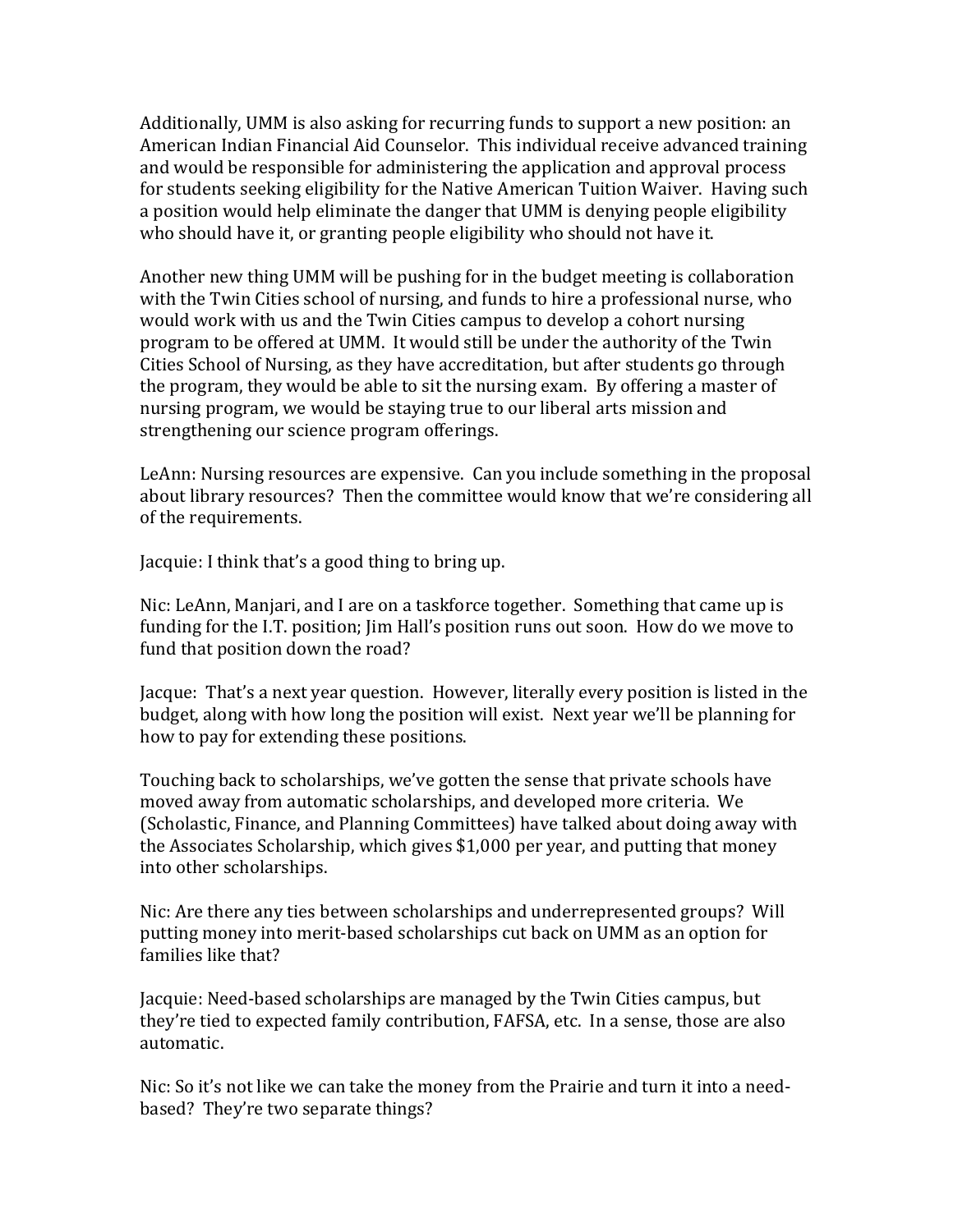Jacquie: Right. We've been accused of taking money for need and applying it to merit. We've gone through all files and can't find any evidence of this, so that's where I have to plead no contest. Because of this accusation, we're committing more of our campus resources to merit-based scholarships, as this isn't coming from all-University sources.

Do you have any thoughts or advice relating to the ongoing resource allocation review process?

Dennis: What I've wondered about is when the process is over, is there a appeal process? Can a department come back and say that they don't think something was applied right?

Jacquie: Yes. There are three phases to this: 1) developing criteria, creating rubric to apply to data 2) evaluation team applies data to rubric 3) implementation team takes list of prioritized program, can make adjustments.

So it's possible for groups to get more resources if they were underfunded. Part of the process is an opportunity for further consideration.

Furthermore, the process makes us reconsider the process of the office; it forces us to think about intentionality. I don't see it as a bad thing, although it's difficult to get to the end with a prioritized list.

Nic: You have three groups for 3 phases. What do you see as the value of having 3 separate groups? Seems like it's difficult to get each group to speed up, catch up with what last group did, etc.?

Jacquie: This came up at one of the January meetings. We do intend to have forums so that people can ask these questions. One of the reasons is that people who work on this have really invested a lot in it. So it has burnout potential. The idea is that the evaluation team will be smaller. I envision implementation group as being smaller also.

Jim: How does one decide what counts as a programmatic unit? Plant Services, for example: Are we one program or several?

Jacquie: We'll look at the organization and the units within. Associated with units are activities. Right now, we're asking units to identify activities they're engaged in. We ask: What's the purpose of my unit? How does it align with my mission? How do I know whether I'm being successful in this office or not? Answers should align with the stated purpose or mission.